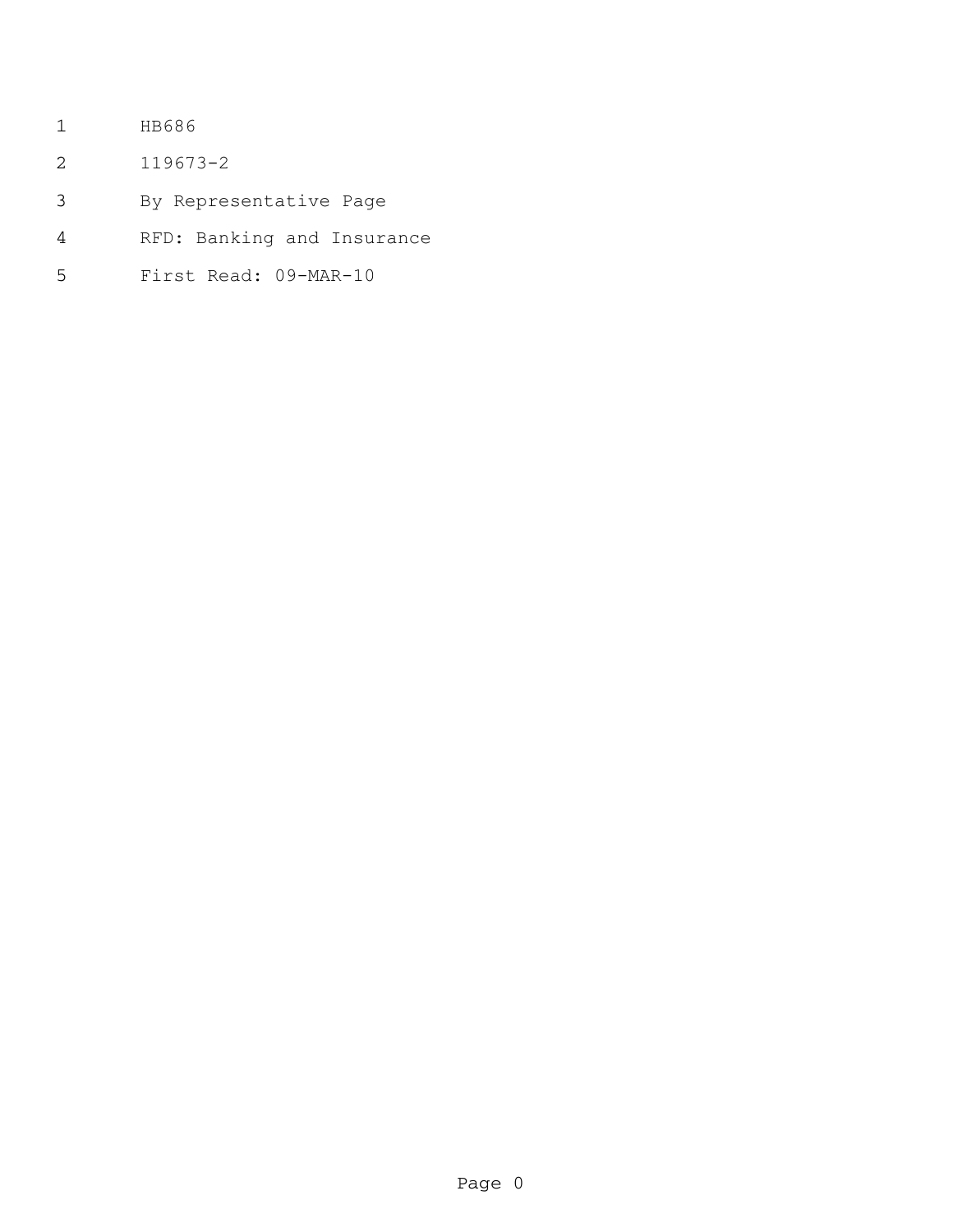119673-2:n:03/08/2010:JRC/th LRS2010-1665R1 SYNOPSIS: Under existing law, when a vehicle owner's motor vehicle registration has been suspended for violation of Section 32-7A-4, Code of Alabama 1975, 11 the vehicle owner can either pay the reinstatement fee to the Department of Revenue or the vehicle owner's county license plate issuing official. This bill would permit the Administrative Office of Courts to collect motor vehicle registration reinstatement fees as they pertain to liability insurance suspensions. The bill further provides for the distribution of reinstatement fees collected. A BILL 22 TO BE ENTITLED 23 AN ACT To amend Section 32-7A-9, Code of Alabama 1975, to provide for the payment of reinstatement fees and the submission of current proof of insurance documentation by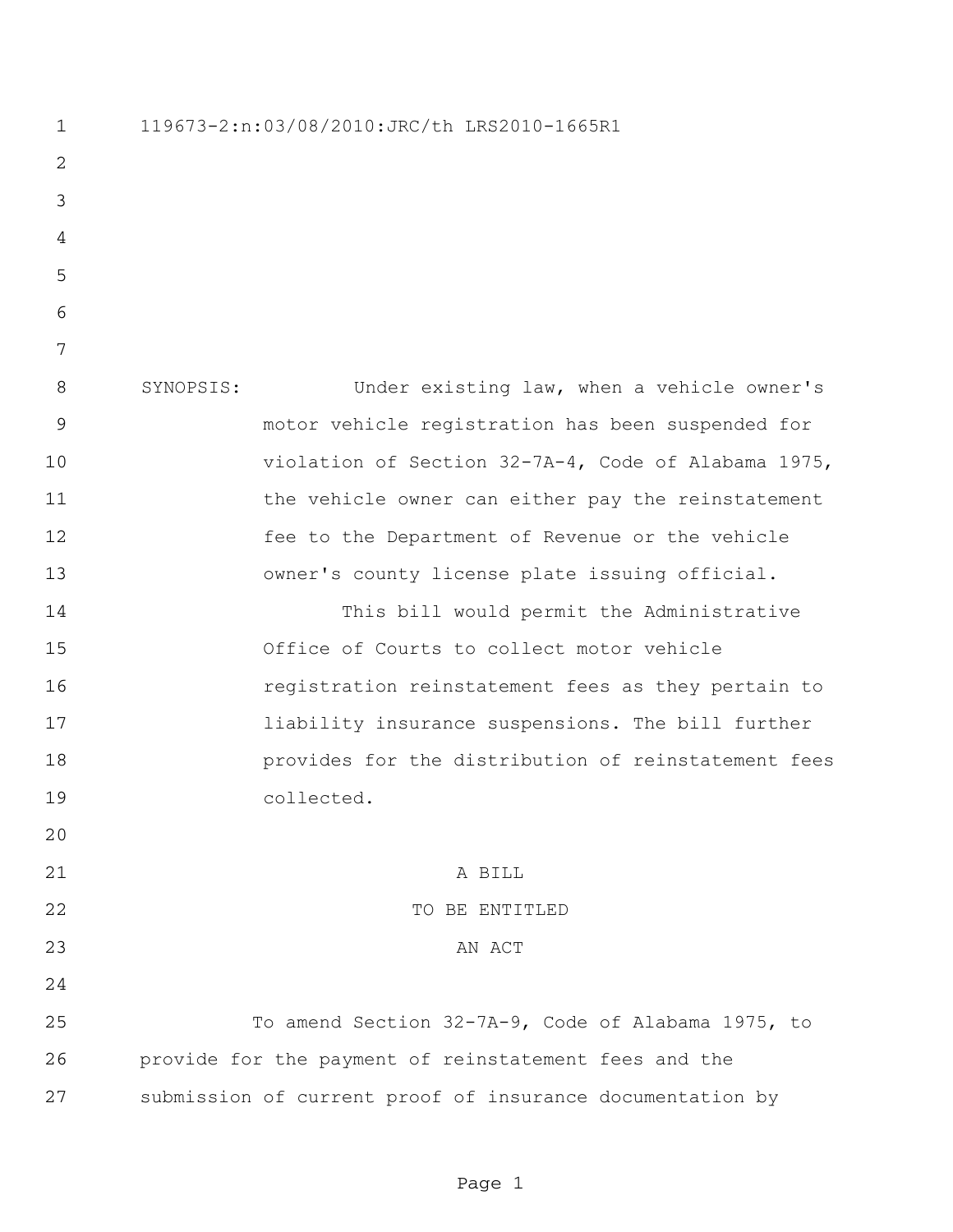vehicle owners to the Administrative Office of Courts; and to provide for the distribution of reinstatement fees collected. BE IT ENACTED BY THE LEGISLATURE OF ALABAMA:

 Section 1. Section 32-7A-9, Code of Alabama 1975, is amended to read as follows:

" $$32-7A-9.$ 

7 The department shall suspend the vehicle registration of any motor vehicle determined to be in violation of Section 32-7A-4, including any motor vehicle operated in violation of Section 32-7A-16 by an operator other 11 than the owner of the vehicle. Neither the fact that, subsequent to the date of verification or violation, the owner acquired the required liability insurance policy nor the fact 14 that the owner terminated ownership of the motor vehicle shall have any bearing upon the required suspension.

 "(b) The registration of any motor vehicle registered in this state shall be suspended upon the department receiving notice of the conviction of the operator of the motor vehicle in another state of an offense which, if committed in this state, would constitute a violation of Section 32-7A-4. Until it is terminated, any suspension under this chapter shall remain in force even if the registration is renewed or a new registration is acquired for the motor vehicle contrary to Section 32-7A-10.

 "(c) In the case of a first violation, the department shall terminate the suspension upon payment by the owner of a reinstatement fee of one hundred dollars (\$100) in

Page 2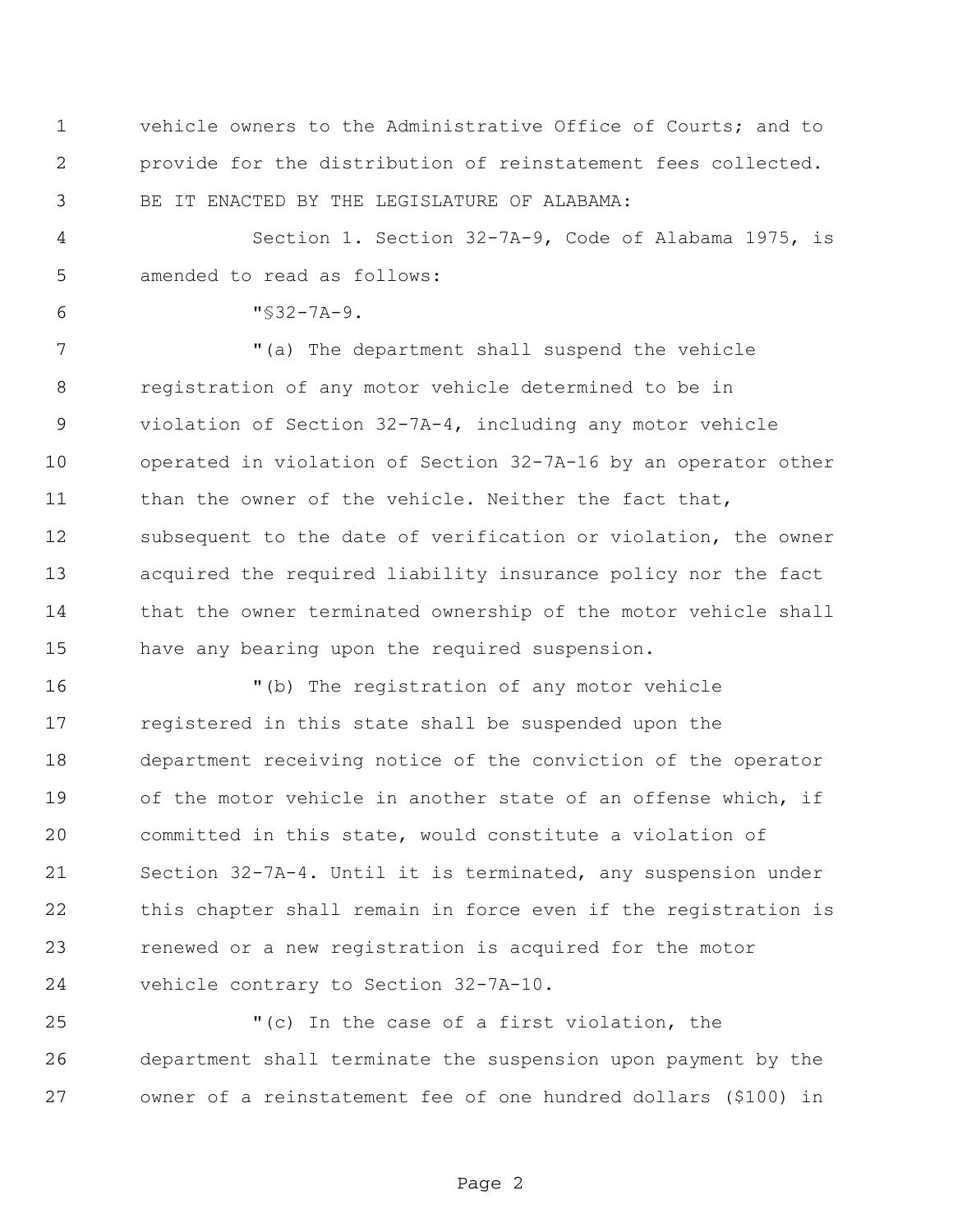1 certified funds a manner as prescribed by the department and submission of proof of current insurance as prescribed by the 3 department to either the department<sub>L</sub> or to the vehicle owner's 4 county license plate issuing official, the circuit clerk of any county, or the Administrative Office of Courts. Upon a first violation, the owner's name and identifying information shall be provided to the director by the department, for the purpose of requiring the owner to purchase and maintain insurance pursuant to Section 32-7-13 or Section 32-7-31, or both, for a period of one year.

 "(d) In the case of a second or subsequent violation by a person having ownership interest in a motor vehicle or vehicles within the preceding four years, or a violation of Section 32-7A-16(3), the department shall terminate the suspension four months after its effective date upon payment by the owner of a reinstatement fee of two hundred dollars 17 (\$200) in certified funds a manner as prescribed by the 18 department and submission of proof of current insurance as prescribed by the department to either the department or to 20 the vehicle owner's county license plate issuing official, the 21 circuit clerk of the county, or the Administrative Office of Courts. In the case of a second or subsequent violation, the owner's name and identifying information shall be provided to the director by the department, for the purpose of the director requiring the owner to purchase and maintain insurance pursuant to Section 32-7-13 or Section 32-7-31, or

Page 3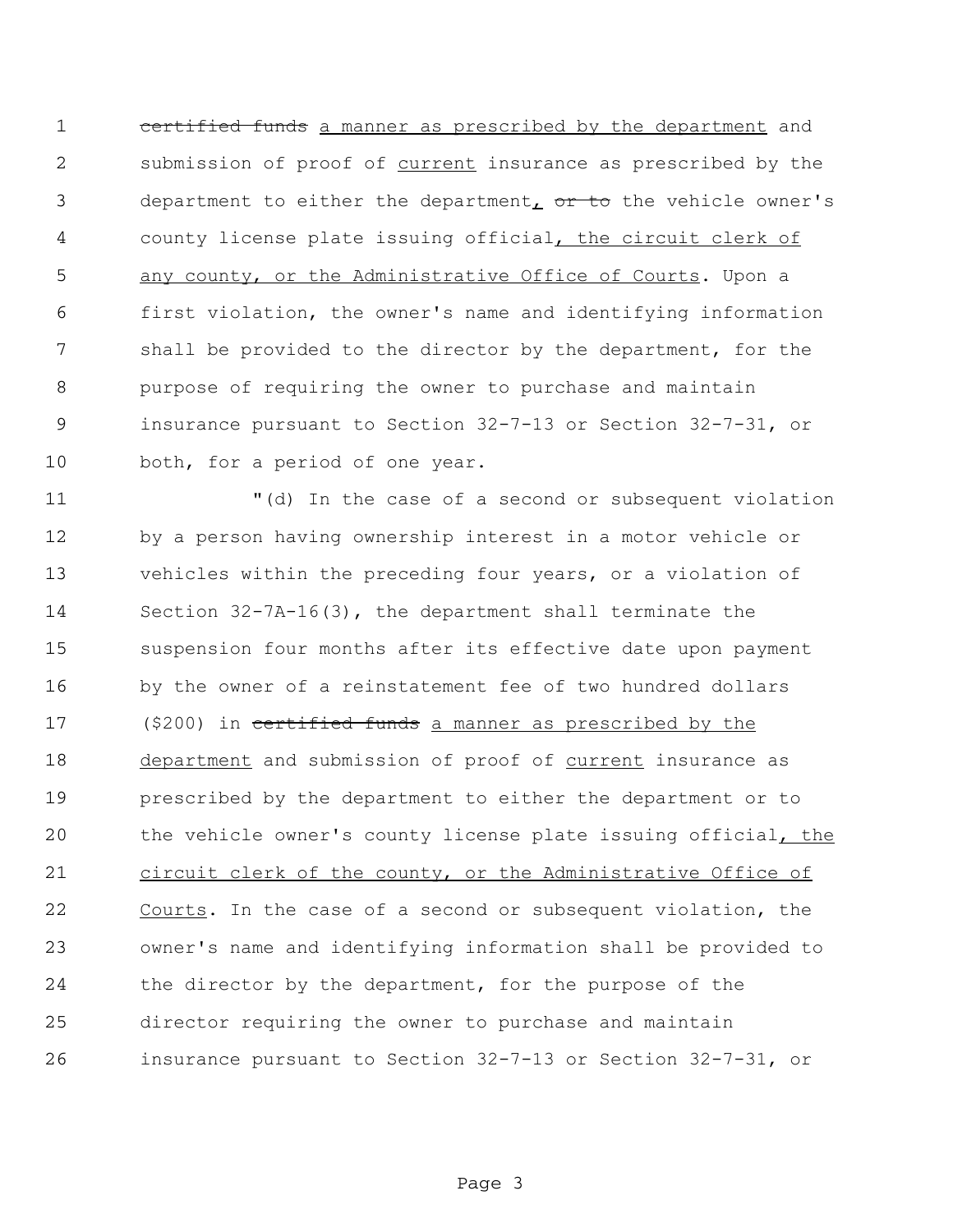both, for a period of three years. Upon conviction of a second offense the violator shall be guilty of a Class B misdemeanor.

 "(e) In accepting the reinstatement fee and proof of 4 current insurance, the owner's county license plate issuing official, the circuit clerk of any county, or the Administrative Office of Courts shall be responsible for notifying and forwarding, not later than the next business day, any required documentation concerning the reinstatement of motor vehicle registration or registrations to the department in the manner prescribed by the department.

11 The M<sub>I</sub> C<sub>1</sub> Except as provided in subsection subsections 12 (g) and (i), all fees collected under this section shall be retained by the department exclusively for use in the administration of this chapter; provided, if the fees are collected by the owner's county license plate issuing official, the official shall remit the fee to the department, except for 10 percent of the fee, which shall be retained by the official and distributed 50 percent to the county license plate issuing official and 50 percent to the county general 20 fund. In the event the county license plate issuing official 21 receives a salary, the The retained fee fees distributed to the county license plate issuing official shall be deposited 23 into a special motor vehicle registration and titling 24 technology fund. designated as the "Special Licensing 25 Officials' Fund." The special fund shall be used for all 26 reasonable and necessary technology expenses directly related 27 to the registration or titling, or both, of motor vehicles,

Page 4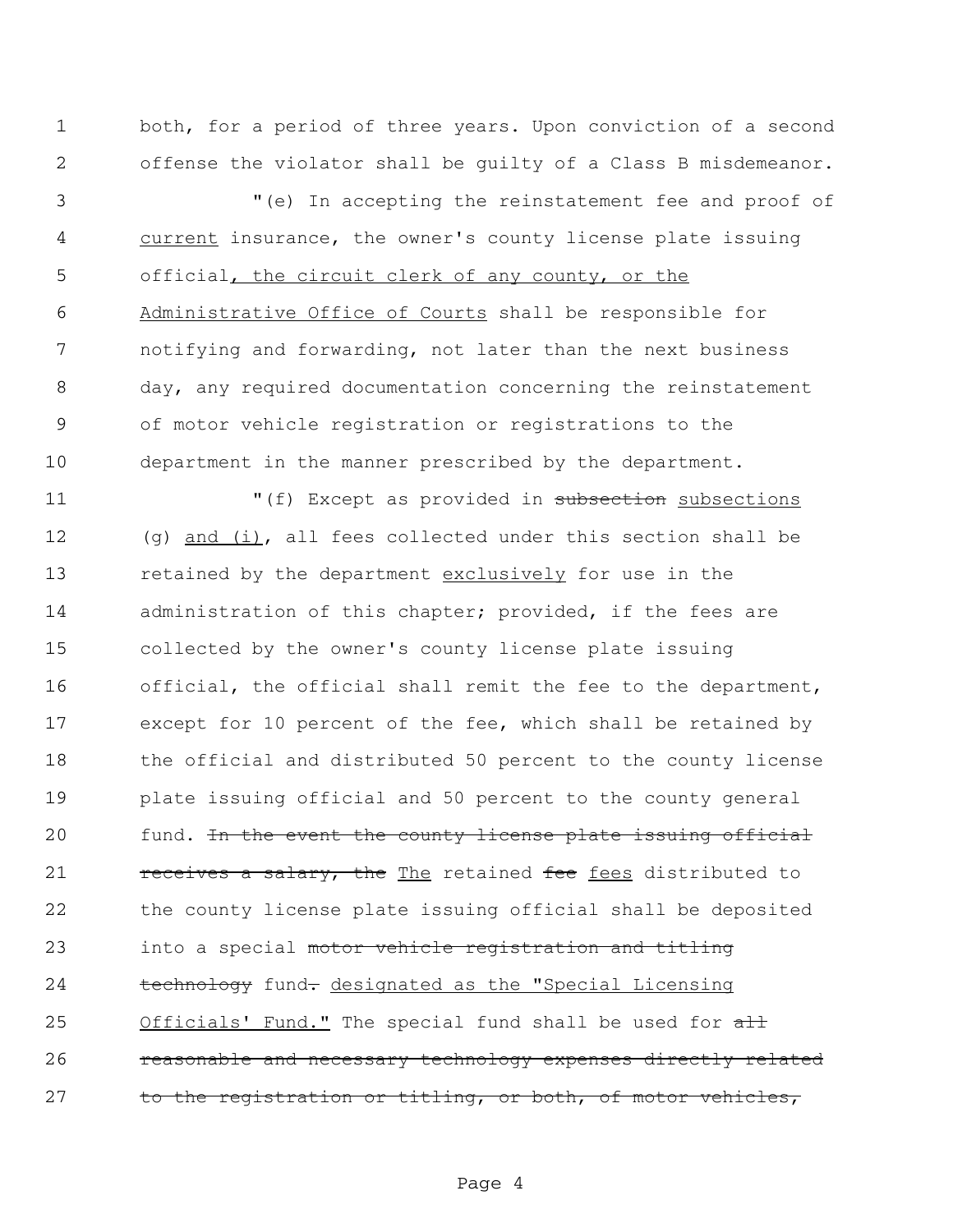including, but not limited to, the purchase of hardware or software, or both, for motor vehicle registration and titling activities. The special fund shall be for the use the improvement of the equipment and operations in the office of the licensing official charged with motor vehicle registration and titling responsibilities and shall be in addition to the 7 amount budgeted for the office of the official. Moneys in Fees 8 deposited into the special fund shall be disbursed by the county commission for the payment of motor vehicle 10 registration or titling-related technology expenses of those 11 official requisitioning expenditures from the fund. County **license** at the sole discretion of the license plate issuing official and shall be audited by the Examiners of Public Accounts. Such moneys in the special fund shall not accumulate in excess of ten thousand dollars (\$10,000) during any fiscal year. Any excess moneys shall accrue to the county general 17 fund. License plate issuing officials shall remit the balance of the funds to the department in the manner prescribed by the department by the 10th day of the month following the month of 20 collection. Refunds of reinstatement fees, less the retained **fees, shall be granted in cases of duplicate payment, or as** 22 approved by the department. Anyone who is denied a refund of 23 the reinstatement fee may appeal the denial to the administrative law judge pursuant to Section 40-2A-8. "(g) If the reinstatement fees are collected by the

26 Administrative Office of Courts, it shall remit the fee to the department, except for 15 percent of the fee, which shall be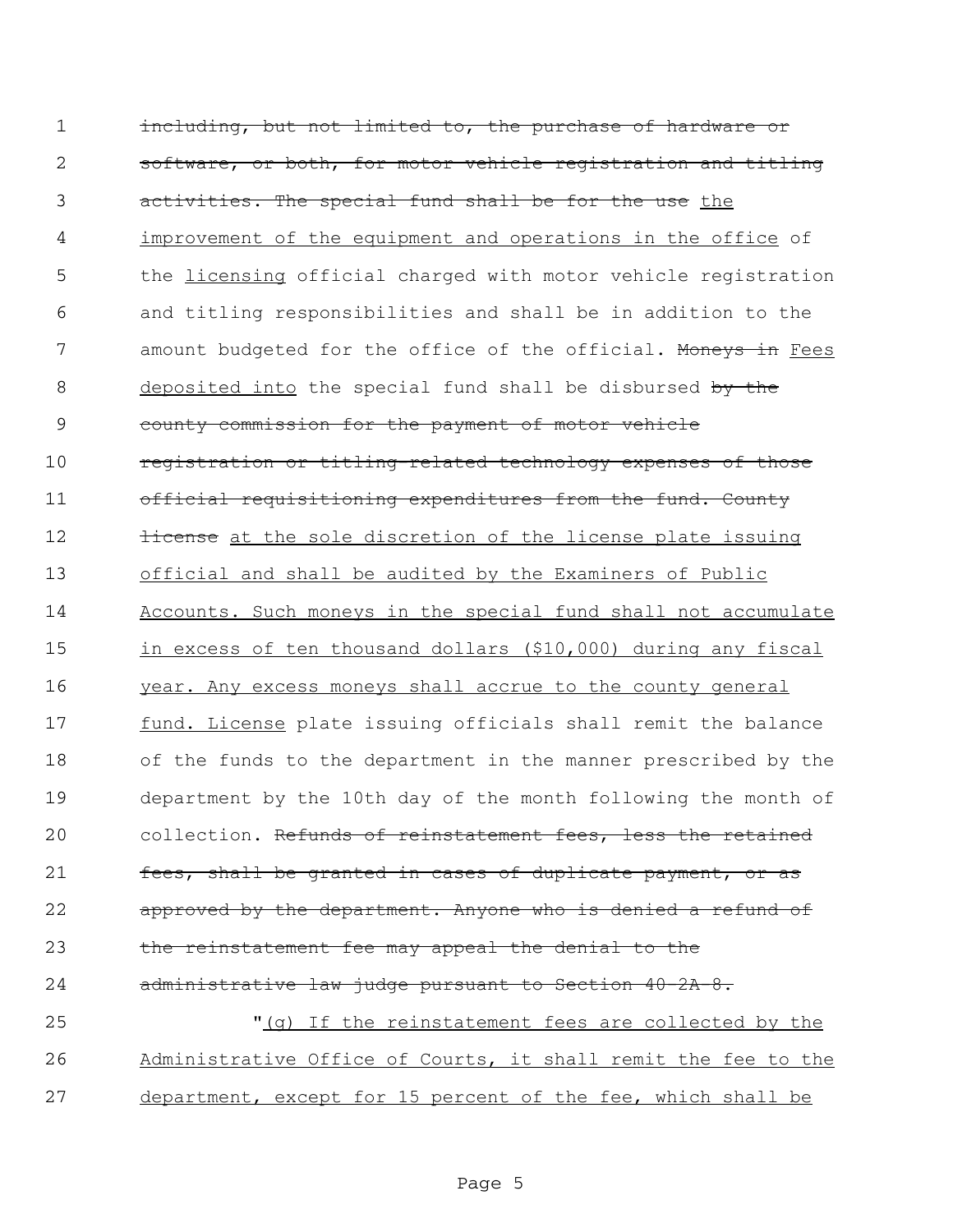retained in its entirety by the Administrative Office of Courts. If the reinstatement fees are collected by the circuit 3 clerk, it shall remit the fee to the department, except for 15 percent of the fee, which shall be retained by the circuit clerk and distributed evenly between the circuit clerk's office and the Administrative Office of Courts. Any portion of the reinstatement fee due to the Administrative Office of Courts shall be deposited into the Advanced Technology and Data Exchange Fund established pursuant to Section 12-19-290. 10 Any portion of the reinstatement fee due to the circuit clerk shall be deposited into the Clerk's Fund established pursuant to Section 12-17-225.4(2). "(h) Refunds of reinstatement fees, less the retained fees, shall be granted in cases of duplicate payment,

 or as approved by the department. Anyone who is denied a refund of the reinstatement fee may appeal the denial to the administrative law judge pursuant to Section 40-2A-7.

 $\frac{1}{(q)(i)}$  Notwithstanding the provisions of subsection 19 (f), ten dollars (\$10) of each reinstatement fee received 15 percent of the net proceeds received by the department shall be deposited by the department into the Alabama Peace Officers' Annuity and Benefit Fund, as authorized by Section 36-21-66.

 "(j) It shall be unlawful for the vehicle owner's 25 county license plate issuing official to fail to collect such reinstatement fees, when due. Additionally, the reinstatement fee shall not be waived by the court when the vehicle owner